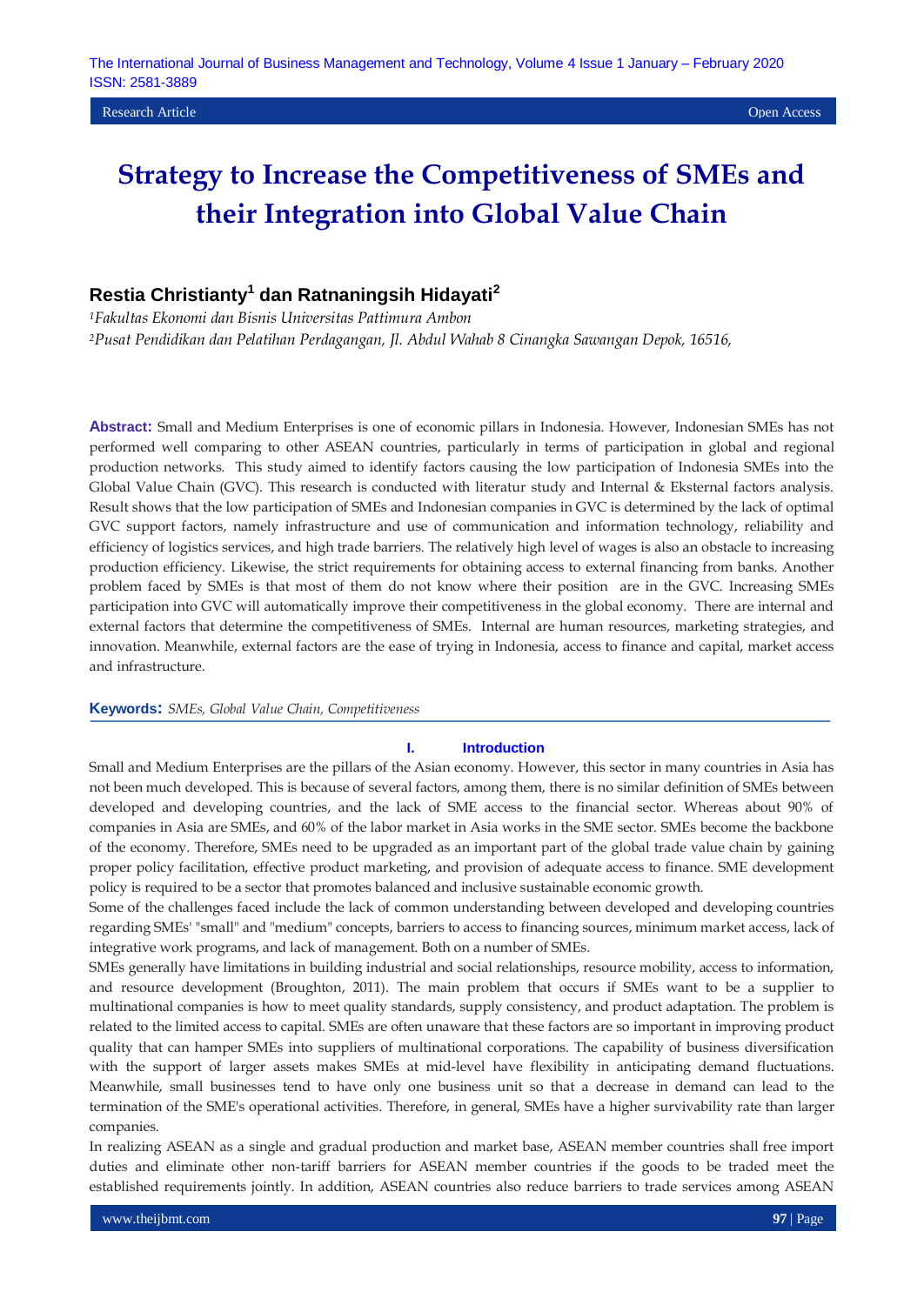countries, among others, by increasing the foreign capital limitations. The issue of globalization is one of the external factors that the impact may vary on SMEs. Globalization, opening up domestic market access for partner country's products so as to have a negative impact on SMEs that have low competitiveness. Conversely, positive impacts can also be felt by SMEs with the opening of opportunities to expand the domestic product market to partner countries. Thus, the characteristics of SMEs that can take advantage of opportunities for access to international markets need to be explored. Such characteristics will be useful and become an ideal benchmark for developing strategies to improve the competitiveness of Indonesian SMEs.

Nicolescu (2009) states that internal factors influence the performance of SMEs rather than external factors by considering the economic scale of the SMEs. The combination of external and internal variables can be an example of how it can affect the survivability of SMEs. Medium or medium enterprises tend to have a higher survival ability than small businesses.

Along with the development of free trade agreements in East Asia since 2000, the final product trade in the region has decreased and vice versa has grown intermediate goods trading trend. This is triggered by the growth of production patterns that several stages of production are done separately in some countries so that the pattern of regional production network chain, or even global, to produce a product. The literature calls it a regional production network or GVC. ADB (2015) mentions that two factors for success in GVC are company competitiveness and corporate connectivity. Both are a means for companies to connect with the value chain. Companies that have competitiveness and connect will be able to join and benefit from GVC.

Competitiveness is a concept that refers to a company's ability to compete with other companies to create value. There is no single indicator that can be used to measure competitiveness which is very difficult to measure (Markovics, 2005). Competitiveness can be created or enhanced by applying the right competitive strategy, one of them with effective and efficient resource management. In addition, the determination of the right strategy must be tailored to all activities of the company function, so that will create the company's performance as expected even more and can produce value.

To engage in GVC There are some factors that challenge SMEs to benefit from cooperation with multinational corportions (Yuhua and Bayhaqi, 2013). First, SMEs need to improve their technical and operational capabilities to achieve the global standards of multinational companies. Related to this, SMEs need to get adequate capital access in order to invest in the production process. The next challenge is human resources (HR). With the culture and informal working structure and lack of a clear career plan, SMEs are very difficult in improving the quality of human resources or attracting professional human resources. Meanwhile, a change in business practices is the latest challenge that SMEs must face to enhance competitiveness in the global value chain (GVC). These challenges include efficiency in company operations as well as consideration of the social and environmental impacts of the production process. There are two positive impacts that can be gained if SMEs are part of GVC, which is profit for SMEs themselves and benefits to the national economy. Positive impact on SME sector is obtained by increasing technical capability. Involvement in GVC requires high quality standards that automatically increase productivity with technological mastery and production efficiency. Another positive impact of participation is improved access to information and the latest business models. They can improve the image of SMEs so that other positive impacts, such as ease of access to external funding sources (Yuhua and Bayhaqi, 2013).

Furthermore, participation in GVC enhances the contribution of the SME sector to economic growth and employment. Thus, involvement in GVC will assist SMEs in exploiting opportunities in other countries and competing in the domestic market by increasing competitiveness.

In order to get involved in GVC, will Indonesian SMEs compete with other ASEAN member countries? SMEs Indonesia have been able to take advantage of more open market access, better access to more affordable and cheaper inputs and greater consumer access? Therefore this study aims to: identify Indonesia's SME strategy to improve competitiveness in GVC and provide recommendations on strategies to enhance the competitiveness of SMEs in GVC.

#### **II. Methods**

Data analysis method in this research using qualitative method, that is research procedure that produce descriptive data. The type of qualitative research used in this research is Action research. Action research is one form of research design in which the researcher describes, interprets and explains a social situation at the same time by making changes or interventions for the purpose of improvement or participation.

#### **III. Result and Discussion**

The result of the research is explained by the exposure on the analysis of internal and external factors of SMEs and the recommendation of competitiveness improvement strategy. Internal factors include strengths and weaknesses that can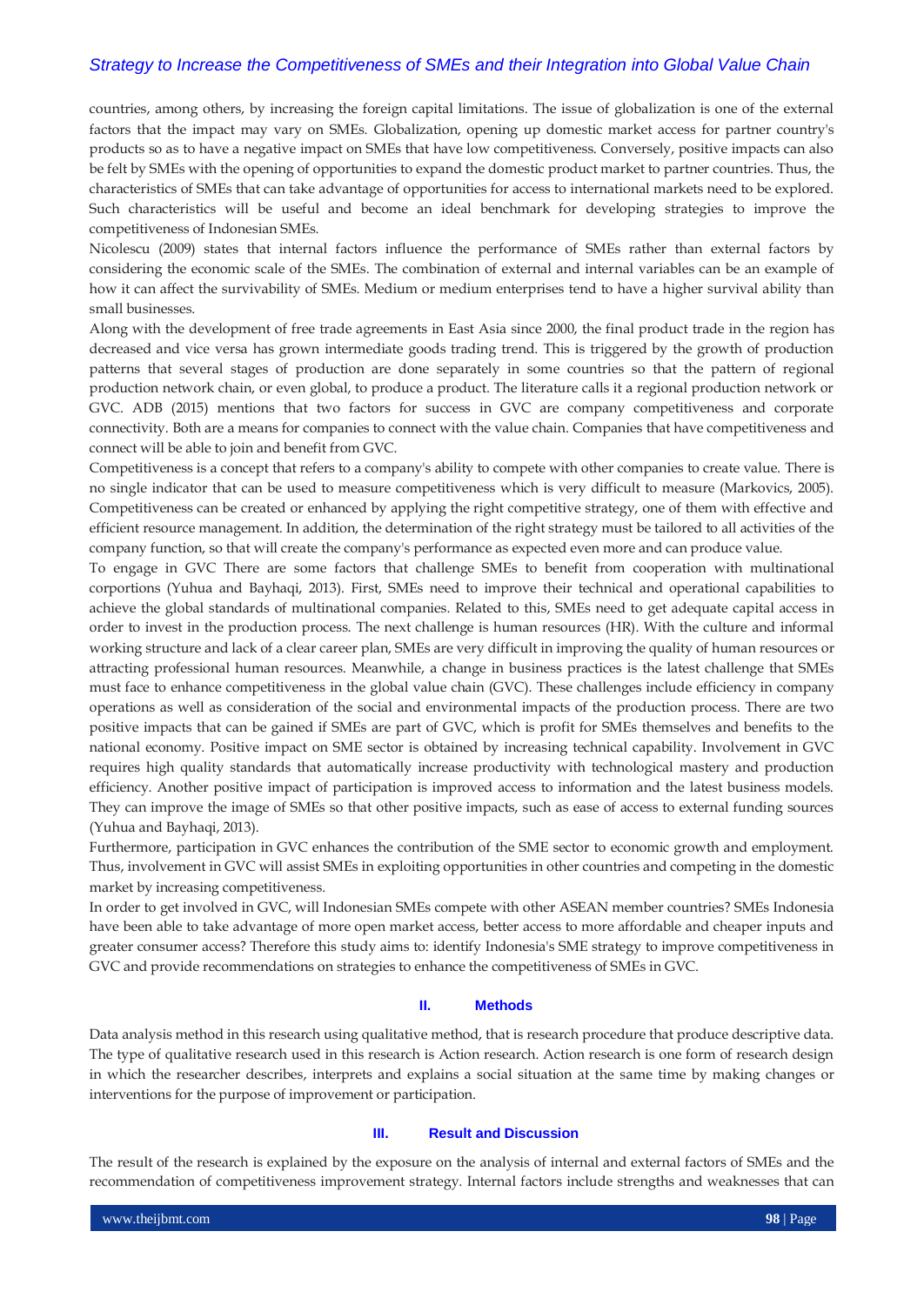determine the competitiveness of SMEs such as productivity and innovation. Some other factors are also very influential on the level of productivity and innovation companies, namely the quality of human resources (human resources), corporate culture, educational background of owners and workers, as well as the character of stakeholders in the company. Meanwhile, various external factors also affect and support the competitiveness of SMEs. These factors, among others, are ease of doing business, access to finance and capital, market access, infrastructure, and macroeconomic conditions in general.

#### **1). Internal factors**

Currently, the human resources of Indonesian SMEs is one of the factors that hamper the performance of SMEs. Some aspects that may reflect the weakness of human resources in the SME sector include the following:

a. Low technological mastery, especially for micro and small enterprises. Use of the website and e-mail utilization can improve the operational efficiency and sales volume of SMEs through a wider market coverage.

b. Awareness to expand the reach of marketing through e-commerce. The marketing outreach of the majority SMEs is limited to the domestic sphere of its own environment, which is limited by the region and the environment of friendship or family. Limitations on the mastery of technology to reach new potential buyers environments can be helped through e-commerce. This has been done by some e-commerce websites that already exist. Many products that are marketed are SME products. Therefore, an introduction to this method is necessary to expand the reach of product marketing.

c. Low ownership of international or national certification (SNI). Certification is generally related to the production process and packaging of a product. The existence of standardization in accordance with the certification can increase productivity and encourage SME innovation. In addition, there is a low level of expertise between the demand for SMEs and the supply of Vocational High School is still weak. Non-compliance with labor criteria is much complained by SMEs, especially those that require special skills to run their business. Generally, SMEs should provide its own training so that SMK graduates can be directly involved in the production process and company operations. Giving curriculum related to soft-skills also needs to be done related to direct and indirect communication as well as expertise on product marketing strategy.

#### **2). External Factors**

#### **a. Ease of Doing Business**

In addition to in the form of individual informal enterprises, to conduct business in Indonesia, SMEs can choose some form of business entity (legal entity), such as individual business entities, limited partnership (CV), firms or limited companies (PT), for example, SMEs in Indonesia is a business or a sole proprietorship in the form of trading business (UD). However, the majority of SMEs owners in Indonesia prefer not to formalize or legalize their business. Simple organization, ease of running a business, and complicated taxation procedures are the main reasons for maintaining status as an informal business. These considerations can be spelled out as follows:

-). The number of procedures and time that must be passed. To start a business, from the establishment of a business entity to registration of operational permit (Corporate Registration Certificate and Trading License), it takes more than 10 procedures with a total time required of more than 1 month on average. This is certainly a barrier for the SME sector that has limited resources.

-). Limited capital to establish a formal business entity. If the SME wants to improve the status of a limited liability company (PT), there is a minimum capital requirement of 50 million rupiah and a paid up capital requirement of 25 percent of the authorized capital.

-). Concerns about tax reporting and payments. Many SME owners are not willing to legalize their business due to the complicated tax payment reporting and tax payment procedures. The large number of taxes to be paid is also considered to significantly reduce the operating margin. Although some ministries have facilitated licensing arrangements, the proportion of formal informal enterprises is still low.

### **b. Access to Finance**

Many research on SMEs shows that in starting a business, SMEs rely on their own capital or from loans / assistance of their closest people. External sources of funds are needed when SMEs expand.

#### -). Banking

Although banks are still the largest source of funding, in addition to the feasibility of the business itself, many statements from banks that must be met by SMEs to get funding from banks, especially related to prudential banking aspects such as the following: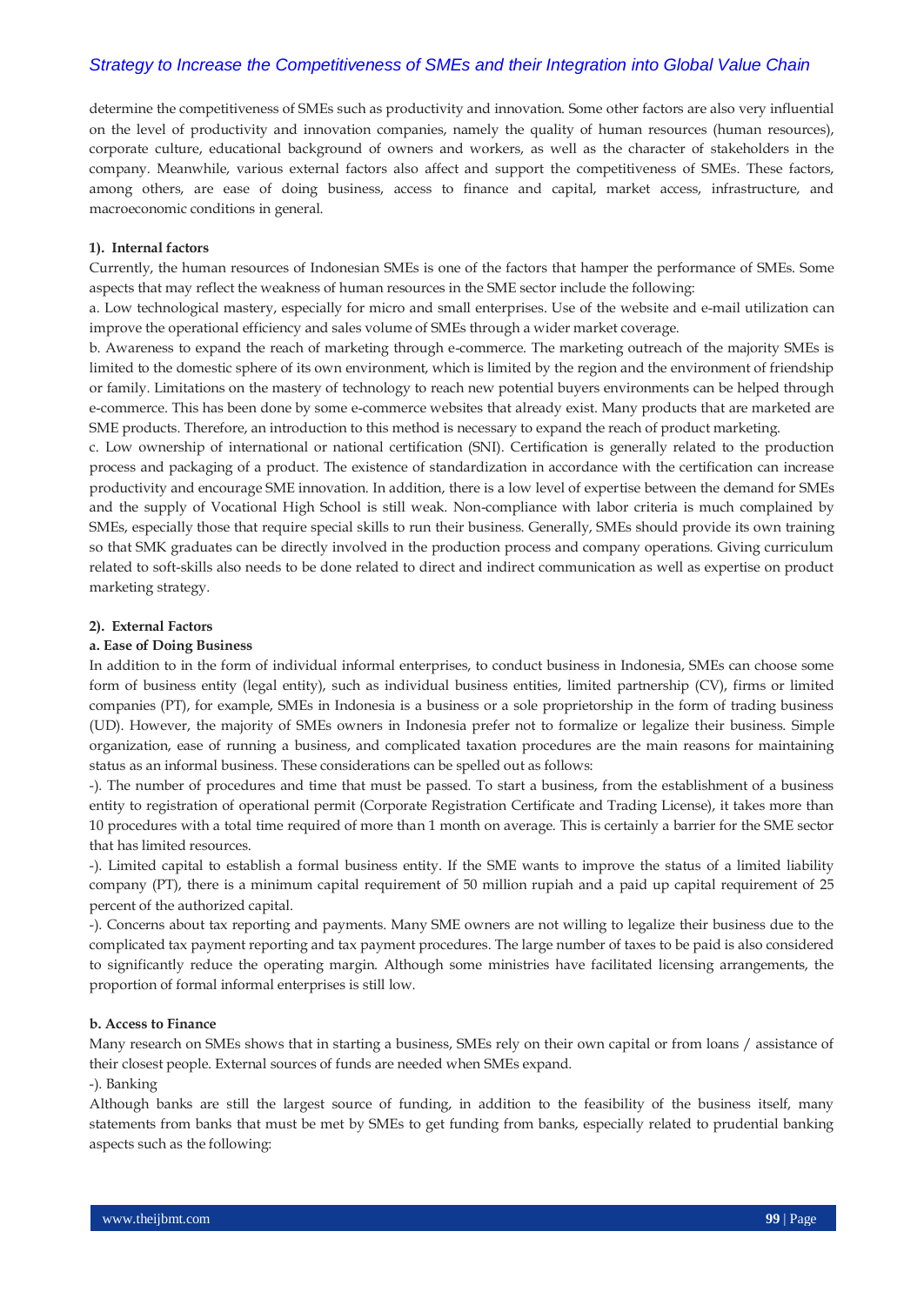*Additional collateral for loans disbursed.* This assurance may be a fixed asset such as land, buildings, and vehicles or assets of the business itself, which is a good operating cash flow.

*The legality of the company*. This aspect is important to see the prospects of SMEs business and compliance in accordance with the laws and regulations.

Currently the government also has a community business credit program (KUR) to encourage SME lending without requiring a guarantee. KUR is channeled by several banks that have been set by the government with interest rates that have been subsidized, which is equal to 12 percent per year. Although KUR is available at low interest rate and guaranteed by the government, there are some things that still need to be concerned with banking funding, which are as follows:

*Limited resources of KUR*. Currently the source of KUR funds comes from the banking itself. The government only provides the amount of interest subsidy fund, which is equal to the difference between the general interest rate less the KUR interest rate. Therefore, the banking capacity to channel subsidized KUR is limited by the availability of funds in designated government banks.

The absence of an integrated SME information system that every bank can access. The banking sector needs potential SME data to be credited. However, there is currently no database (information system) that can be used by banks as the basis for assessment.

#### -). Other Financing

In addition to banking, alternative financing through non-bank financial institutions also still need to be improved. Venture capital is an alternative source of financing for new businesses / entrepreneurs who have no collateral, but have a potential business. Venture capital is a financing with risk to investors so investors (venture capital firms) must understand and understand the business run by the company to be financed. The difficulty of accessing banking and the relatively limited amount of venture capital prompted the government to establish the National Capital of Madani (PNM) with the aim of assisting the funding of SMEs. However, PNM requires a good track record for SMEs to be financed. Various other new financing models also arise in the difficult conditions of accessing financing sources for SMEs. Financing models such as crowd-funding and other micro-financing are already available. SMEs also have access to capital for export financing through banks and the Indonesian Export Financing Institution (LPEI). However, the percentage of bank credit for exports is very low. Likewise with LPEI, the agency only allocates 10 percent of the funding portfolio for SMEs. Funding is more done indirectly, namely through venture capital financing. Crowd funding also began to develop as an alternative nonbank financing in Indonesia although still very limited. However, the growth of crowd funding is not as fast in the United States as there is still a lack of 'trust' between investors and borrowers as well as fears of online fraud.

#### **c. Market Access**

The ease of market access, both domestic and international, strongly supports the increasing competitiveness of Indonesian SMEs. Due to the weak characteristics of SMEs in the use of technology and innovation, the scope of marketing of SME products in the domestic market is generally limited to the area of SMEs and the scope of marketing also tends to be localized in certain areas. Programs that greatly assist SME market access are often small scale so that the impact is less than optimal. The challenge for the government is to create a larger scale program to have a broad impact. Online programs such as e-catalog and e-marketing need to be the focus of attention. When entering the global market, SMEs must have other challenges because doing export, not as easy and as cheap as entering the domestic market due to risk factors and higher costs. The cost to obtain the export market is sunk cost, which is the cost to be incurred but cannot be withdrawn if the export is not realized. The Government through the Ambassador, Trade Attaché, and Indonesia Trade Promotion Center (ITPC) have been trying to get information and connect exporters with buyers abroad. The government also established the Directorate General of National Export Development to help the business world to export. However, the effectiveness of programs and activities undertaken by these institutions is often not maximized. The challenge for governments is how to improve the effectiveness of these institutions in increasing export market access to potential markets.

#### **d. Infrastructure Support**

The limited availability of infrastructure (hard and soft infrastructure) and the quality and high cost of logistics services have been the obstacle to overall business growth in Indonesia. The impact of the quality of infrastructure and logistics on the transaction costs of SMEs will be greater than the big business because the scale of SME business transactions is relatively smaller. Furthermore, Indonesia does not yet have an industrial cluster that can effectively synergize with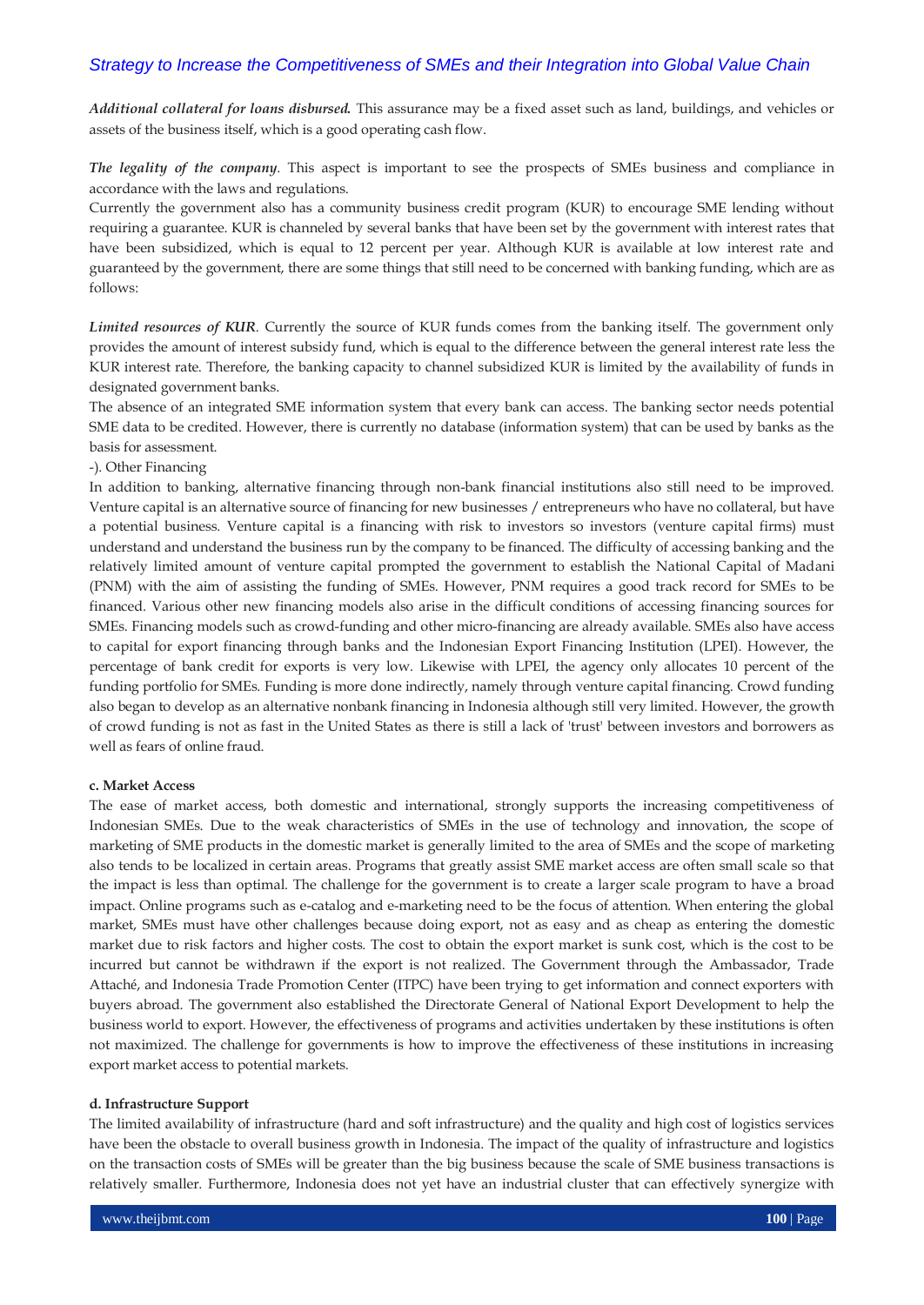SME development strategies. The development of the cluster needs to be supported with adequate infrastructure and facilities. Support in the form of regulations, regulations, or support from institutions that effectively implement the cluster is a prerequisite for synergizing SMEs with larger scale industries. The industrial cluster development model in Indonesia currently focuses more on Special Economic Zone by prioritizing large companies. It still needs to be done simultaneously because it has the potential to increase the GVC of SME sector in the future.

#### **IV. Discussion**

#### **1. Internal Factors**

When compared to countries such as Malaysia, Singapore, and Thailand, it appears that the productivity of Indonesian SMEs is still relatively lower. Improvements in the level of education and managerial skills are very influential in increasing SMEs productivity. Education in this case includes formal and non-formal education that can improve the skills of SMEs workers. Meanwhile, managerial expertise is essential so that resources can be utilized efficiently and also help to increase the scale of business. Equally important is the facilitation of standard and certification management required by SMEs in order to enter the export market. Knowledge of the standard in the target country and the cost of standardization and certification are relatively expensive if borne by micro and small businesses individually and the cost is sunk cost so that if the government can facilitate SMEs it will lower the transaction costs of SMEs. Besides, assistance to micro and small enterprises is needed so that the operational of the business can run efficiently and its productivity increases. Some banks and foundations that specifically distribute micro business loans and provide micro business assistance as a form of corporate social responsibility (CSR) recognize that the provision of credit and / or financial assistance for micro and small enterprises will be better for business growth if there is assistance. This is because businesses / micro and small entrepreneurs get help finding solutions if there are problems encountered in the business, for example creating a business plan when applying for a loan to the bank, making financial statements, understand simple contracts, and export.

#### **2. External Factors**

That SMEs are reluctant to become a formal business entity is a problem that needs to be prioritized to be noticed by the government. Based on empirical studies the legality aspect is very helpful in accessing external funding sources. Therefore, the licensing arrangements for SMEs need to be facilitated and free of charge (cost free). The granting of access and special facilities for SMEs for licensing arrangements throughout the One Stop Service Integrated Agency throughout Indonesia needs to be initiated by the government. However, such facilities need to be followed by other policies, such as ease and tax incentives to encourage SMEs to become formal business entities. For SMEs that have been established for more than two years, the provision of incentives or reduction of income tax for a certain period of time accompanied by compliance tax assistance may be considered to enhance the competitiveness of SMEs. The ease and incentives of such taxation are expected to encourage increased legalization of SME entities the government also needs to treat specifically the SME sector with regard to the process and the amount of costs that must be incurred in the legalization process. The government can provide an investment permit registration facility that cuts the number of procedures and reduces the number of days required for a given SMEs.

With regards to capital, the government-run KUR program is a significant facility to help SMEs access capital. However, based on the experience of banks that distribute microcredit, assistance is needed by the recipients of KUR so that the utilization of KUR is more effective. The limited capacity of banks to channel credit needs to be sustained by opening access to capital markets for SMEs as well as removing barriers to the development of nonbank financial institutions, such as venture capital and crowd funding. As for market access, the government has facilitated SMEs to get the market in the country. However, the scale of assistance that can be provided is very limited. Governments need to use innovative new methods to help SMEs get the market so that with the same budget more SMEs can be facilitated. For example, synergize with local government (cost-sharing) and activate e-catalog and other online promotions.

In terms of facilitation of promotion to the international market, the government also needs to further enhance the role of Indonesian representatives abroad as a market intelligent to obtain information on potential markets (potential demand, trade barriers, including required standards and certification, as well as procedures for entry into the country) . In addition, good cooperation with technical ministries is needed to match-making market intelligent information on potential markets with the ability of producers to meet the market, including facilitation to obtain certification and standard management so as to be accepted in the destination market.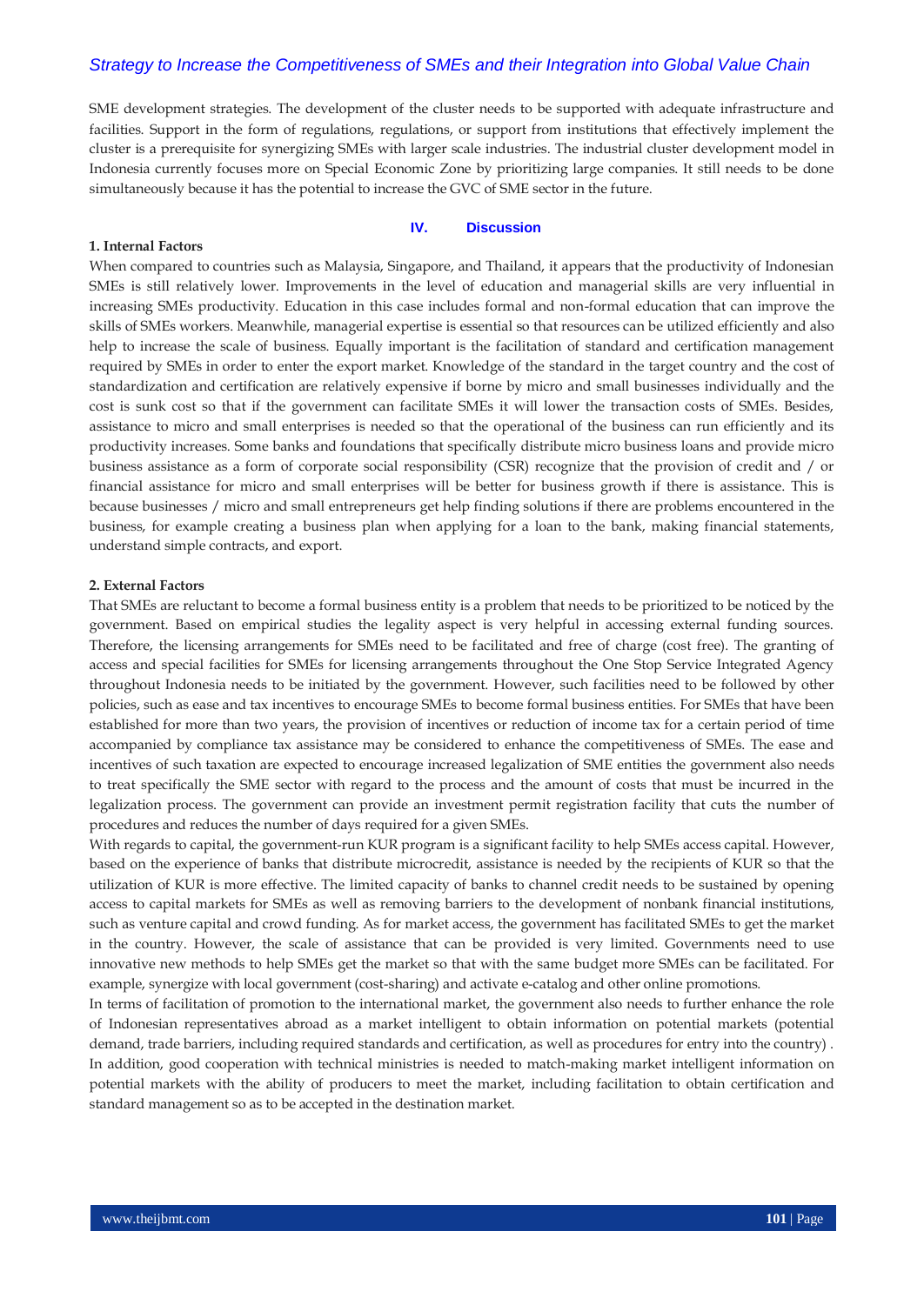#### **V. CONCLUSION AND POLICY RECOMMENDATION**

#### **Conclusion**

Based on the results and discussion above can be concluded several things as follows:

- 1. The development of SMEs is an integral part of the economic unification among ASEAN member countries. Various cooperative initiatives for improving the performance of SMEs still need to be done even though Indonesia is late or not optimally utilize the initiative, especially in the implementation of domestic policy.
- 2. In general, the performance of Indonesian SMEs is still relatively low compared to countries with relatively similar levels of development, especially in terms of productivity, contribution to exports, participation in global and regional production networks, and contribution to added value.
- 3. The current government approach to SME development is more towards social welfare by promoting social justice objectives as well as the balance of development between cities and villages as well as between regions. SMEs are seen as vulnerable entities that need to be protected. As a result, many policies and programs that are developed and implemented are not based on business orientation, but are more social. The social approach will not result in competitive Indonesian SMEs.
- 4. The ability of SMEs to compete in the global era depends on several things, namely internal factors such as business scale, stakeholders personality, educational background and corporate culture that can be reflected from the level of productivity and innovation of the company, as well as external factors that factors outside the company such as Access to capital and the policy environment.

#### **Recommendation**

Increasing the involvement of SMEs in GVC provides great benefits for SMEs in terms of quality improvement and product innovation, human resources, and especially sales. Other sectors can also feel the impact as a result of spillover economic effect.

As in improving domestic market access, the first step to be taken is the availability of funding to support SMEs in GVC. Public Investment, either from government or other parties, is needed to implement policy that can increase SME linkage in GVC. Specifically there are five policy recommendations that can be submitted to increase the participation of Indonesian SMEs in the global production network:

- 1. GVC is a phenomenon of new production system that has not been much experienced by Indonesian entrepreneurs. Therefore, it is important for the government to introduce and disseminate information about this GVC.
- 2. Policies that can encourage business actors to improve their business productivity need to be applied, such as incentives to improve production technology. Issues related to connectivity, logistics and licensing need to be addressed so as not to become an obstacle to the performance and efficiency of Indonesian companies. The government also needs to encourage SMEs to be export-oriented to overseas markets. Coordinated and unidirectional policies are also important to increase Indonesia's participation in global production networks.
- 3. Trade barriers such as the quality of public infrastructure and special trade such as ports and customs and logistics services that have not been efficient and reliable need to be addressed. Equally important, trade barriers in the form of tariffs and non-tariffs need to be considered as well. GVC shows that international trade is no longer merely an end-product trade but also intermediate goods that support domestic production.
- 4. Mapping of the capacity of SMEs that can be suppliers in a global production network; And the need for raw materials (input) in the production process of SMEs medium scale and large companies (multinational). Mapping needs to be done to identify factors that can increase MSME involvement in GVC.
- 5. Establishing a specific industry cluster for SMEs can significantly improve competitiveness and increase SME growth. Meanwhile, the facility of one-stop services for SMEs provides incentives to occupy the area. Such integration can indirectly serve as a driver to improve the quality of SME human resources products and capacities. The development of nonphysical infrastructure in the cluster also needs to be developed by the government. Facilitating dialogue and communication within clusters, between large and SMEs is another important factor for improving efficiency and aligning the quality and standards of SME products required by large enterprises.
- 6. Develop partnerships with government / private / universities / other institutions for SME development programs, such as business management, HR, entrepreneurship, business plan, product development, financial management, IT mastery, etc.
- 7. Providing training, especially about basic skills in the rapidly evolving digital age of today and entrepreneurship skills for efficient business operations.
- 8. Increase the reach and quality of telecommunication infrastructure, especially the fast internet needed for business in the digital age, including the linkage in GVC.